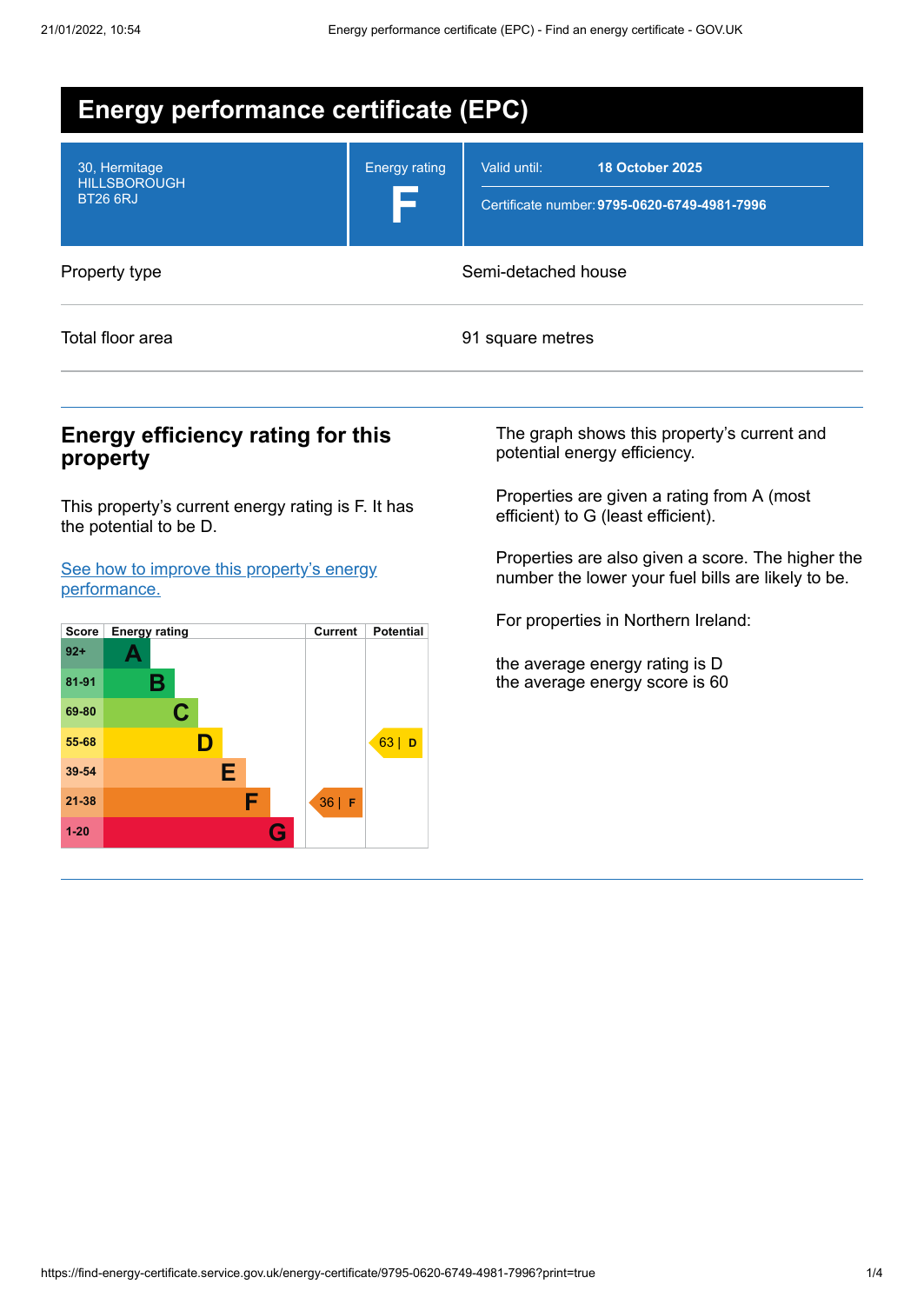# **Breakdown of property's energy performance**

This section shows the energy performance for features of this property. The assessment does not consider the condition of a feature and how well it is working.

Each feature is assessed as one of the following:

- very good (most efficient)
- good
- average
- poor
- very poor (least efficient)

When the description says "assumed", it means that the feature could not be inspected and an assumption has been made based on the property's age and type.

| <b>Feature</b>       | <b>Description</b>                          | Rating    |
|----------------------|---------------------------------------------|-----------|
| Wall                 | Cavity wall, as built, insulated (assumed)  | Good      |
| Roof                 | Pitched, 200 mm loft insulation             | Good      |
| Window               | Single glazed                               | Very poor |
| Main heating         | Boiler and radiators, oil                   | Poor      |
| Main heating control | Programmer, no room thermostat              | Very poor |
| Hot water            | From main system, no cylinder thermostat    | Very poor |
| Lighting             | Low energy lighting in 60% of fixed outlets | Good      |
| Floor                | Suspended, no insulation (assumed)          | N/A       |
| Secondary heating    | Room heaters, coal                          | N/A       |

#### **Primary energy use**

The primary energy use for this property per year is 358 kilowatt hours per square metre (kWh/m2).

| <b>Environmental impact of this</b><br>property                                                        |                             | This property produces                                                                                                                                                                   | 9.1 tonnes of CO2 |
|--------------------------------------------------------------------------------------------------------|-----------------------------|------------------------------------------------------------------------------------------------------------------------------------------------------------------------------------------|-------------------|
| This property's current environmental impact<br>rating is F. It has the potential to be E.             |                             | This property's potential<br>production                                                                                                                                                  | 5.3 tonnes of CO2 |
| Properties are rated in a scale from A to G<br>based on how much carbon dioxide (CO2) they<br>produce. |                             | By making the recommended changes, you<br>could reduce this property's CO2 emissions by<br>3.8 tonnes per year. This will help to protect the<br>environment.                            |                   |
| Properties with an A rating produce less CO2                                                           |                             |                                                                                                                                                                                          |                   |
| than G rated properties.<br>An average household<br>produces                                           | 6 tonnes of CO <sub>2</sub> | Environmental impact ratings are based on<br>assumptions about average occupancy and<br>energy use. They may not reflect how energy is<br>consumed by the people living at the property. |                   |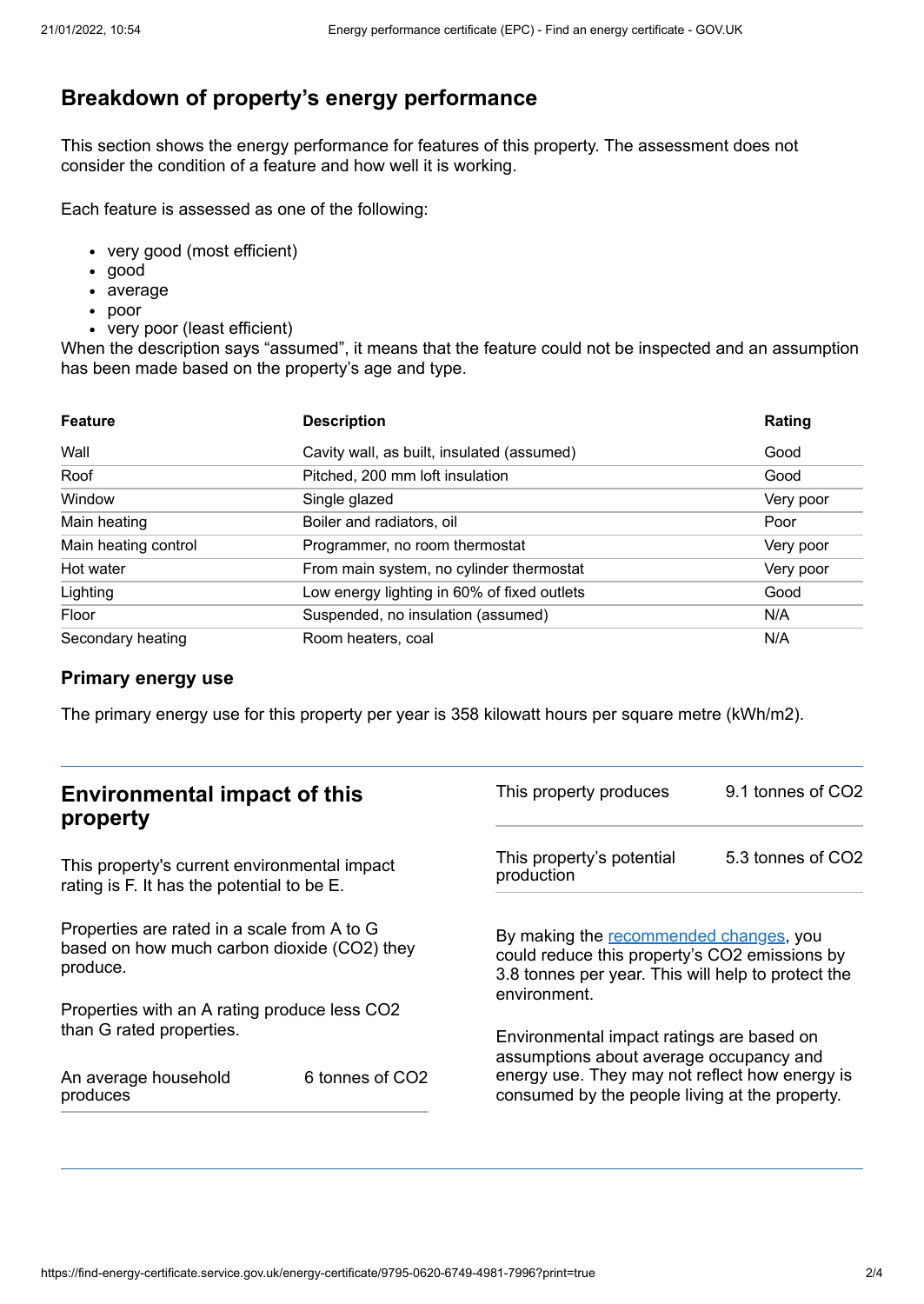# <span id="page-2-0"></span>**How to improve this property's energy performance**

Making any of the recommended changes will improve this property's energy efficiency.

If you make all of the recommended changes, this will improve the property's energy rating and score from F (36) to D (63).

| <b>Recommendation</b>                                                | <b>Typical installation</b><br>cost | <b>Typical yearly</b><br>saving |
|----------------------------------------------------------------------|-------------------------------------|---------------------------------|
| 1. Draught proofing                                                  | £80 - £120                          | £64                             |
| 2. Low energy lighting                                               | £40                                 | £17                             |
| 3. Hot water cylinder thermostat                                     | £200 - £400                         | £29                             |
| 4. Heating controls (room thermostat and TRVs)                       | £350 - £450                         | £230                            |
| 5. Floor insulation (suspended floor)                                | £800 - £1,200                       | £69                             |
| 6. Heat recovery system for mixer showers                            | £585 - £725                         | £29                             |
| 7. Condensing boiler                                                 | £2,200 - £3,000                     | £238                            |
| 8. Solar water heating                                               | £4,000 - £6,000                     | £48                             |
| 9. Replace single glazed windows with low-E double glazed<br>windows | £3,300 - £6,500                     | £113                            |
| 10. Solar photovoltaic panels                                        | £5,000 - £8,000                     | £257                            |

### **Paying for energy improvements**

Find energy grants and ways to save energy in your home. [\(https://www.gov.uk/improve-energy-efficiency\)](https://www.gov.uk/improve-energy-efficiency)